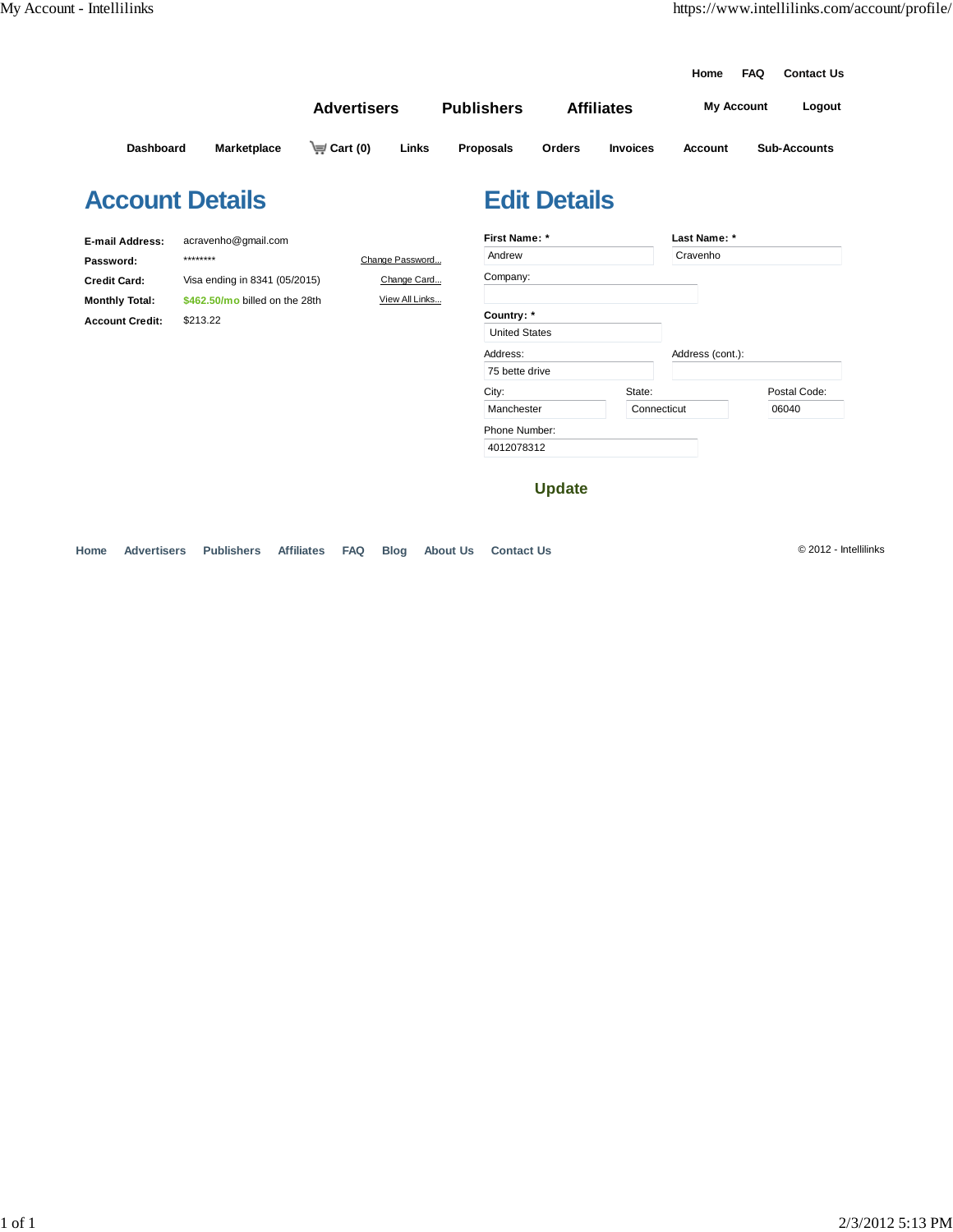|                  |             |                    |       |                   |               |                   | Home              | <b>FAQ</b> | <b>Contact Us</b>   |
|------------------|-------------|--------------------|-------|-------------------|---------------|-------------------|-------------------|------------|---------------------|
|                  |             | <b>Advertisers</b> |       | <b>Publishers</b> |               | <b>Affiliates</b> | <b>My Account</b> |            | Logout              |
| <b>Dashboard</b> | Marketplace | $\equiv$ Cart (0)  | Links | <b>Proposals</b>  | <b>Orders</b> | <b>Invoices</b>   | <b>Account</b>    |            | <b>Sub-Accounts</b> |

## **Invoices**

**Export All Invoices**

Invoices represent the monthly recurring charge for your ongoing links. To view charges for links when they are initially purchased, please visit the orders section. **Your current recurring charge is \$462.50/mo, billed on the 28th of each month.**

| ID# $\star$ | <b>Charged</b> | <b>Total</b> | Receipt |
|-------------|----------------|--------------|---------|
| 103732      | 01/28/12       | \$462.50     | Receipt |
| 103527      | 12/28/11       | \$882.50     | Receipt |
| 103321      | 11/28/11       | \$882.50     | Receipt |
| 103112      | 10/28/11       | \$882.50     | Receipt |
| 102899      | 09/28/11       | \$882.50     | Receipt |
| 102684      | 08/28/11       | \$882.50     | Receipt |
| 102467      | 07/28/11       | \$882.50     | Receipt |
| 102241      | 06/28/11       | \$882.50     | Receipt |
| 102009      | 05/28/11       | \$462.50     | Receipt |
| 101799      | 04/28/11       | \$462.50     | Receipt |
| 101596      | 03/28/11       | \$462.50     | Receipt |
| 101407      | 02/28/11       | \$462.50     | Receipt |
| 101238      | 01/28/11       | \$362.50     | Receipt |
| 101085      | 12/28/10       | \$110.00     | Receipt |
| 100938      | 11/28/10       | \$110.00     | Receipt |

**Home Advertisers Publishers Affiliates FAQ Blog About Us Contact Us** © 2012 - Intellilinks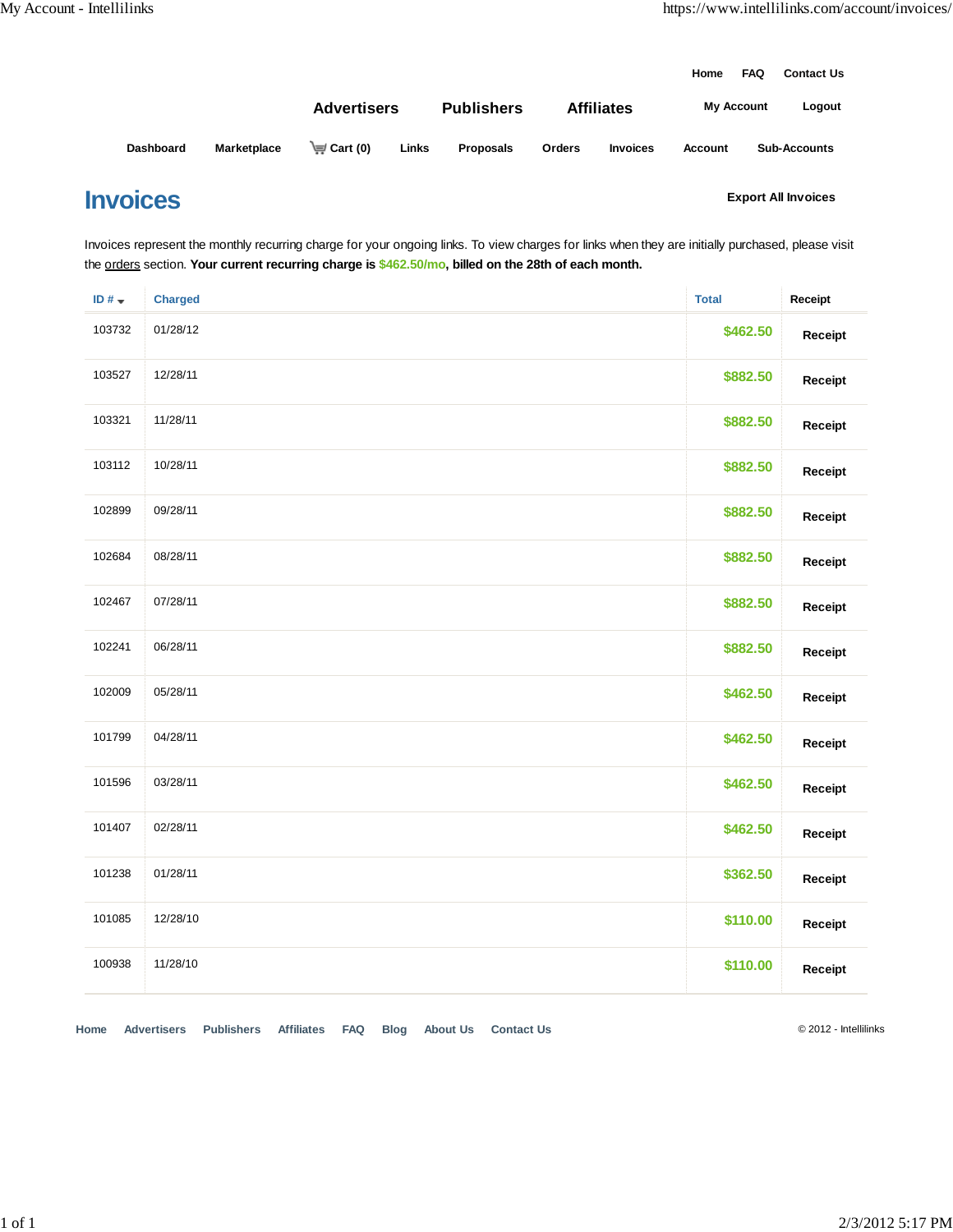INTELLILINKS INVOICE #103732 - 01/28/2012 Amount: \$462.50 

Andrew Cravenho 75 bette drive Manchester CT 06040 USA 

This is an invoice for your current links at Intellilinks for the upcoming month. If you have a recurring credit card on file, then you have been automatically billed in the amount of \$462.50. If you do not have a credit card on file, you will need to submit payment manually.

Please contact us at support@intellilinks.com with any questions or concerns regarding your account. Thank You.

**REGULAR LINKS** 

| Website Title: Smart Investor<br>Website URL: http://investsmart.biz<br>Link Text: structured settlement<br>Link URL: http://www.structuredsettlement-quotes.com<br>Run Date: 01/28/2012 - 02/28/2012<br>Price: \$20,00/mo                                                     |
|--------------------------------------------------------------------------------------------------------------------------------------------------------------------------------------------------------------------------------------------------------------------------------|
| Website Title: Investor Portal<br>Website URL: http://investfringe.com<br>Link Text: structured settlement<br>Link URL: http://www.structuredsettlement-quotes.com/<br>Run Date: 01/28/2012 - 02/28/2012<br>Price: \$20,00/mo                                                  |
| Website Title: Finance Cashflow<br>Website URL: http://www.financecashflow.org<br>Link Text: cash for structured settlement<br>Link URL:<br>http://www.structuredsettlement-quotes.com/structured-settlement.html<br>Run Date: 01/28/2012 - 02/28/2012<br>\$30.00/mo<br>Price: |

**CONTEXT LINKS** 

Post Title: The Mind Cannot Beat Cancer  $\tilde{A}f\hat{A}\tilde{\alpha}\tilde{A}\tilde{\alpha}\tilde{B}+\tilde{A}\tilde{\alpha}\tilde{A}$  PsyBlog Post URL: http://www.spring.org.uk/2008/03/mind-cannot-beat-cancer.php Link Text: structured Link URL: http://www.structuredsettlement-quotes.com/ Run Date: 01/28/2012 - 02/28/2012 Price: \$50,00/mo 

Post Title: Mortgage Company for People With Bad Credit | Refinance Bad Credit Post URL:

http://www.ragcart.com/refinance-with-bad-credit/mortgage-company-for-people-with-bad-credit.html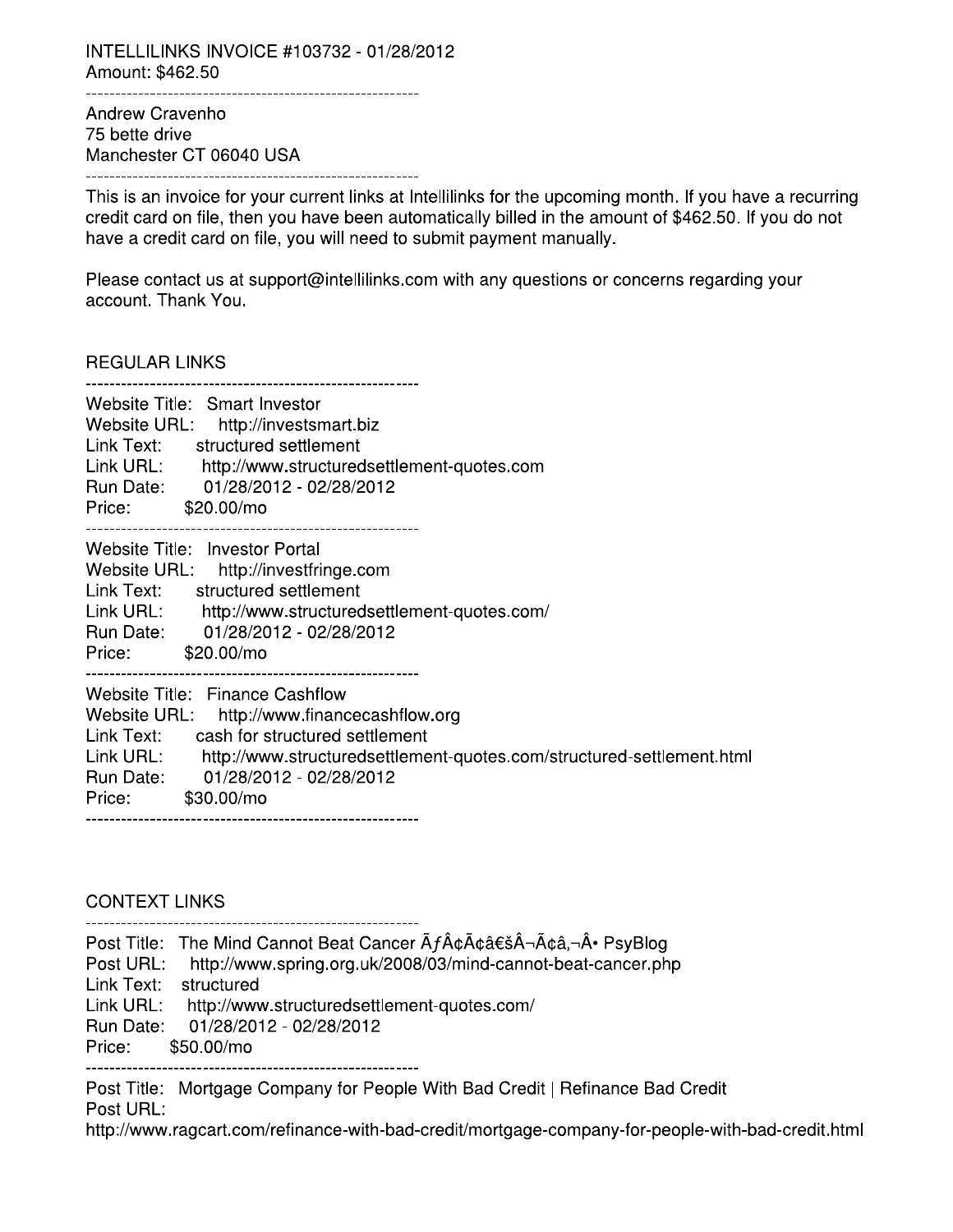| Link Text: this site<br>Price: \$20.00/mo                   | Link URL: http://www.structuredsettlement-quotes.com/<br>Run Date: 01/28/2012 - 02/28/2012                                                                                                                                                                                                  |
|-------------------------------------------------------------|---------------------------------------------------------------------------------------------------------------------------------------------------------------------------------------------------------------------------------------------------------------------------------------------|
| Link Text: funding<br>Price: \$10.00/mo                     | Post Title: Newly Digital<br>Post URL: http://www.johnsjottings.com/archives/2003/06/02/newly_digital.html<br>Link URL: http://www.structuredsettlement-quotes.com/structured-settlement.html<br>Run Date: 01/28/2012 - 02/28/2012                                                          |
| Link Text: lawsuit<br>Price: \$75.00/mo                     | Post Title: Chronology of Nintendo Video Games<br>Post URL: http://vidgame.info/nintendo/<br>Link URL: http://solidfunding.com/lawsuit-funding/<br>Run Date: 01/28/2012 - 02/28/2012                                                                                                        |
| Price: \$10.00/mo                                           | Post Title: Chronology of the Walt Disney Company (1930)<br>Post URL: http://kpolsson.com/disnehis/disn1930.htm<br>Link Text: settlement<br>Link URL: http://solidfunding.com/<br>Run Date: 01/28/2012 - 02/28/2012                                                                         |
| Price: \$10.00/mo                                           | Post Title: Chronology of the Walt Disney Company (1941)<br>Post URL: http://kpolsson.com/disnehis/disn1941.htm<br>Link Text: settlement<br>Link URL: http://www.structuredsettlement-quotes.com/structured-settlement.html<br>Run Date: 01/28/2012 - 02/28/2012                            |
| Post URL:<br>Link Text:<br>Link URL:<br>Run Date:<br>Price: | Post Title: SBS's blog   Throng<br>http://www.throng.com.au/blog/sbs<br>settlements<br>http://www.structuredsettlement-quotes.com/blog/<br>01/28/2012 - 02/28/2012<br>\$40.00/mo                                                                                                            |
| Link Text:<br>Link URL:<br>Run Date:<br>Price:              | Post Title: ZeroCostForBigEarning & Raquo; When to Use Emergency Debt Relief Programs<br>Post URL: http://zerocozum.com/when-to-use-emergency-debt-relief-programs<br><b>Structured Settlements</b><br>http://www.structuredsettlement-quotes.com/<br>01/28/2012 - 02/28/2012<br>\$40.00/mo |
| Post URL:<br>Link Text:<br>Link URL:<br>Run Date:<br>Price: | Post Title: BotLight On: Marco Antonio Meggiolaro, RioBotz<br>http://www.suicidebots.com/2010/02/10/botlight-on-marco-antonio-meggiolaro-riobotz/<br>company<br>http://www.structuredsettlement-quotes.com/structured-settlement-company.html<br>01/28/2012 - 02/28/2012<br>\$37.50/mo      |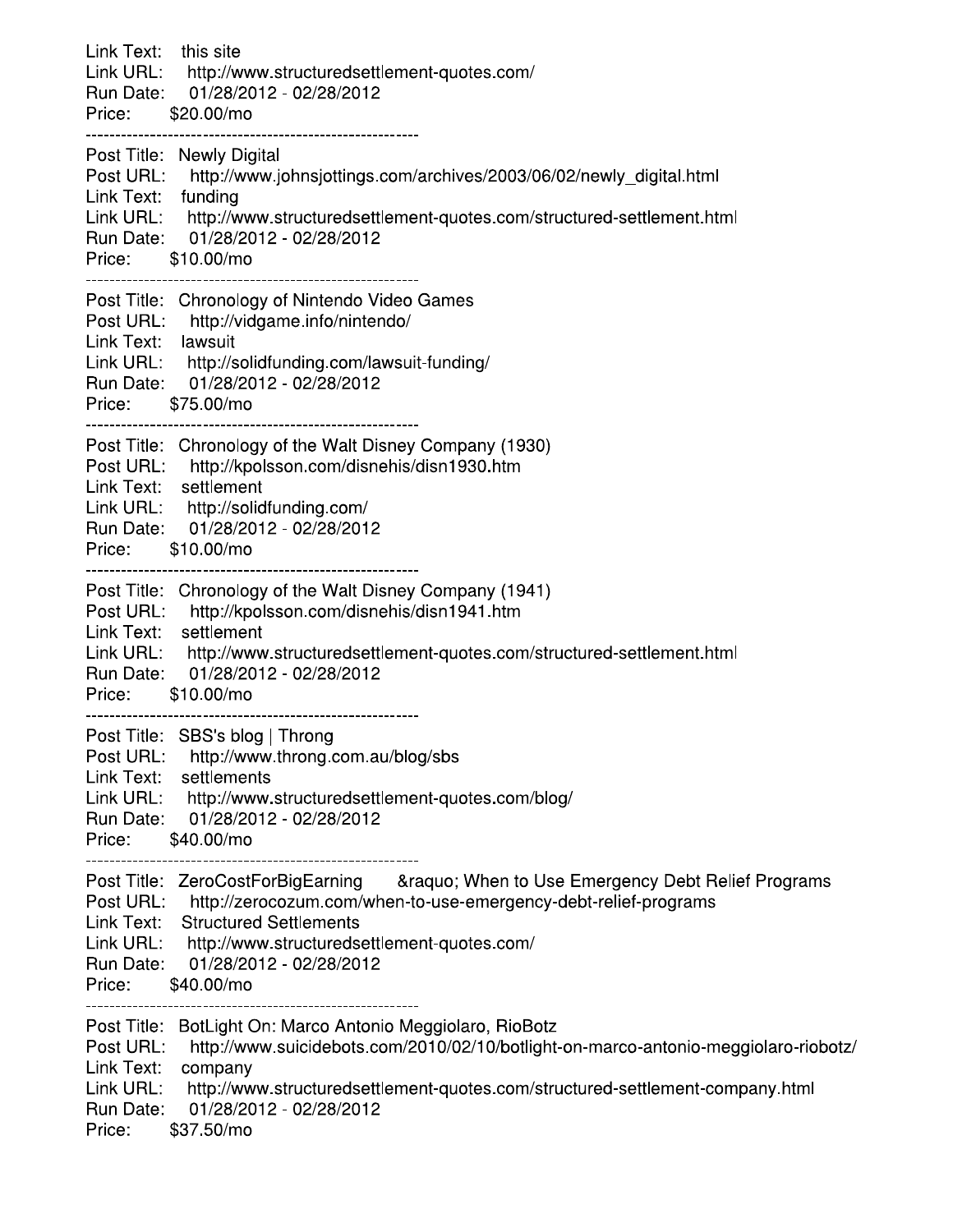| Link Text: annuities<br>Price: \$10.00/mo      | Post Title: Using the Net to Secure Your Retirement with Annuities<br>Post URL: http://www.babapandey.com/using-the-net-to-secure-your-retirement-with-annuities/<br>Link URL: http://www.structuredsettlement-quotes.com/sell-annuity-payments.html<br>Run Date: 01/28/2012 - 02/28/2012                    |
|------------------------------------------------|--------------------------------------------------------------------------------------------------------------------------------------------------------------------------------------------------------------------------------------------------------------------------------------------------------------|
| Link Text: annuity<br>Price: \$20.00/mo        | Post Title: How to Quickly Evaluate an Investment using the Rule of 72<br>Post URL: http://kclau.com/investment/rule-of-72-definition/<br>Link URL: http://www.structuredsettlement-quotes.com/<br>Run Date: 01/28/2012 - 02/28/2012                                                                         |
| Link Text: lawsuit<br>Price: \$50.00/mo        | Post Title: Chronology of Apple Computer Personal Computers (1986-1989)<br>Post URL: http://pctimeline.info/apple/appl1986.htm<br>Link URL: http://solidfunding.com/lawsuit-funding/<br>Run Date: 01/28/2012 - 02/28/2012                                                                                    |
| Post URL:<br>-settlement/<br>Price: \$10.00/mo | Post Title: Fast Access to Cash Money through Your Structured Settlement<br>http://www.bestwesternashland.com/2011/01/07/fast-access-to-cash-money-through-your-structured<br>Link Text: structured settlement<br>Link URL: http://www.structuredsettlement-quotes.com/<br>Run Date: 01/28/2012 - 02/28/2012 |
| Post URL:<br>Price: \$10.00/mo                 | Post Title: What Does Structured Settlement Mean?   Microfinance Blog<br>http://www.microfinanceblog.org/knowledgebase/what-does-structured-settlement-mean/<br>Link Text: structured settlement<br>Link URL: http://www.structuredsettlement-quotes.com/blog/<br>Run Date: 01/28/2012 - 02/28/2012          |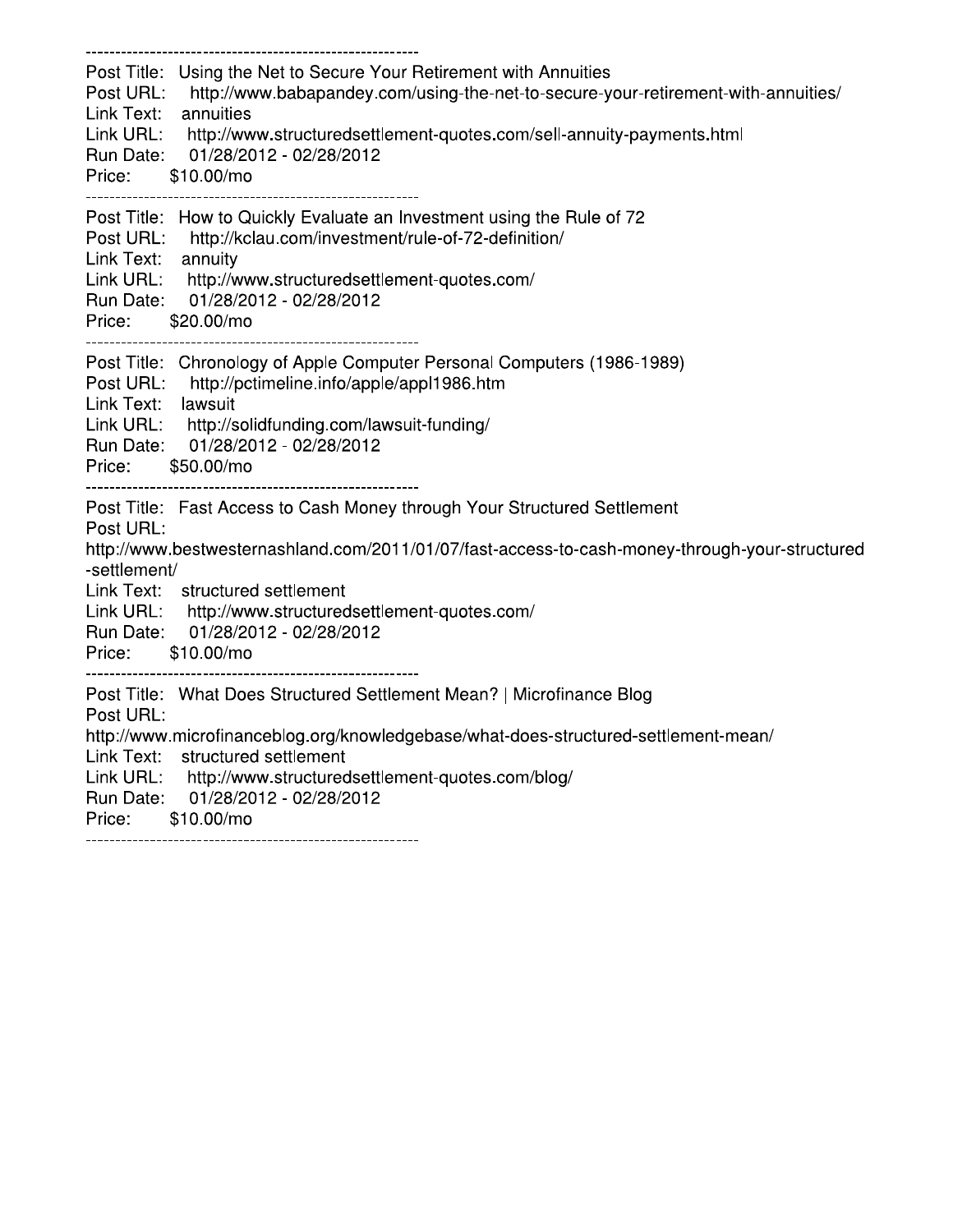INTELLILINKS INVOICE #103527 - 12/28/2011 Amount: \$882.50 ---------------------------------------------------------

Andrew Cravenho 75 bette drive Manchester CT 06040 USA ---------------------------------------------------------

This is an invoice for your current links at Intellilinks for the upcoming month. If you have a recurring credit card on file, then you have been automatically billed in the amount of \$882.50. If you do not have a credit card on file, you will need to submit payment manually.

Please contact us at support@intellilinks.com with any questions or concerns regarding your account. Thank You.

REGULAR LINKS

| Website Title: Smart Investor<br>Website URL: http://investsmart.biz<br>Link Text:<br>structured settlement<br>Link URL: http://www.structuredsettlement-quotes.com<br>Run Date: 12/28/2011 - 01/28/2012<br>Price: \$20.00/mo                                               |
|-----------------------------------------------------------------------------------------------------------------------------------------------------------------------------------------------------------------------------------------------------------------------------|
| Website Title: Investor Portal<br>Website URL: http://investfringe.com<br>structured settlement<br>Link Text:<br>Link URL: http://www.structuredsettlement-quotes.com/<br>Run Date: 12/28/2011 - 01/28/2012<br>Price: \$20.00/mo                                            |
| Website Title: Finance Cashflow<br>Website URL: http://www.financecashflow.org<br>cash for structured settlement<br>Link Text:<br>Link URL: http://www.structuredsettlement-quotes.com/structured-settlement.html<br>Run Date: 12/28/2011 - 01/28/2012<br>Price: \$30.00/mo |
| Website Title: Blog Resources for Musicians and Music Lovers<br>Website URL:<br>http://www.encoreloungeboston.com/<br>Link Text:<br><b>Boston</b><br>Link URL: http://www.ishcc.org/MA/Boston<br>Run Date: 12/28/2011 - 01/28/2012<br>Price: \$30.00/mo                     |
| Website Title: Fire Brand of the American League<br>Website URL: http://firebrandal.com<br>Link Text:<br><b>Boston</b><br>Link URL:<br>http://www.ishcc.org/MA/Boston<br>12/28/2011 - 01/28/2012<br>Run Date:<br>Price:<br>\$50.00/mo                                       |
| <b>Website Title:</b><br><b>Drug Rehabilitation</b>                                                                                                                                                                                                                         |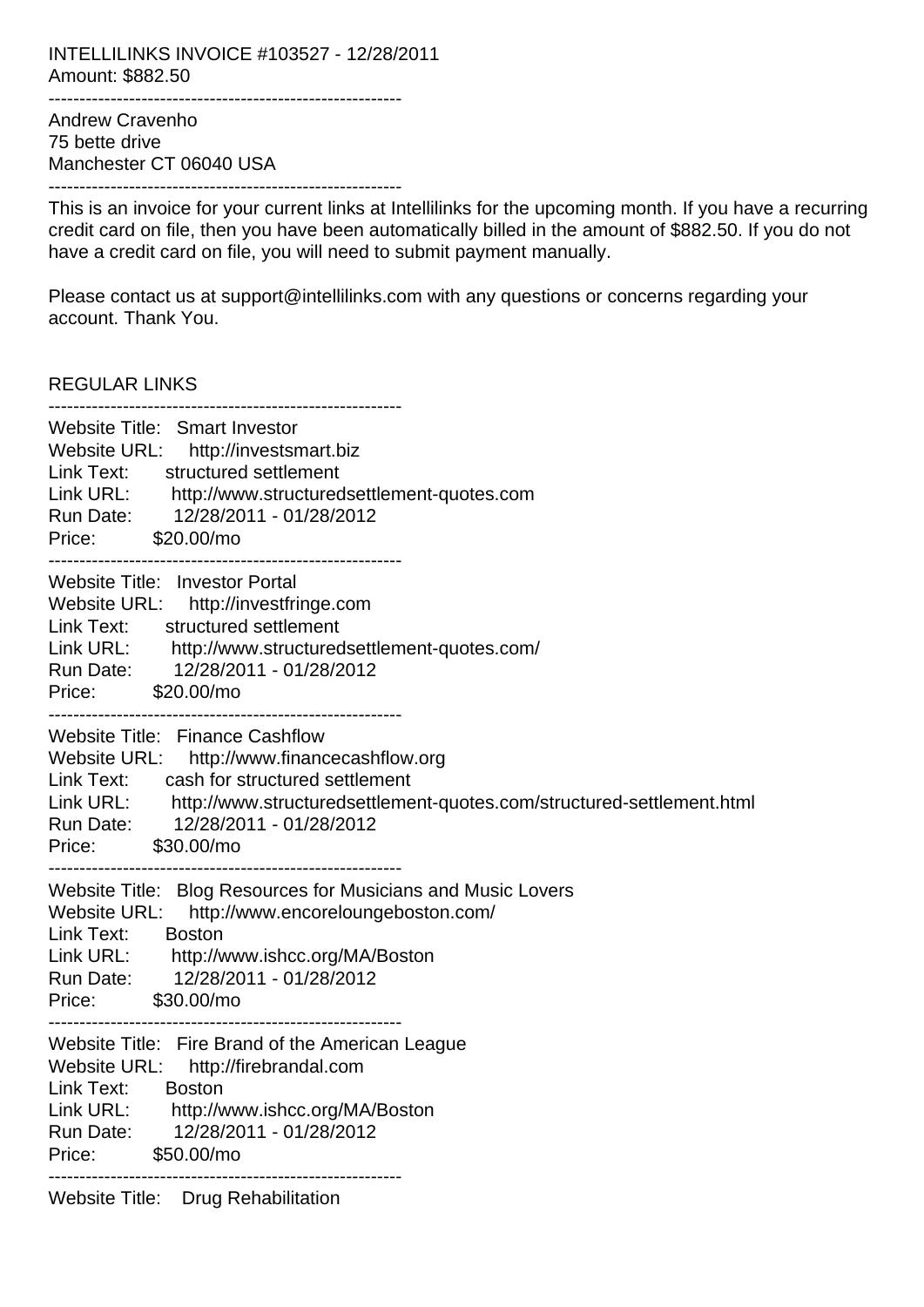Website URL: http://bostoncru.org/ Link Text: Boston Businesses Link URL: http://www.ishcc.org/MA/Boston Run Date: 12/28/2011 - 01/28/2012 Price: \$40.00/mo --------------------------------------------------------- Website Title: discount-gucci-bags.org Website URL: http://www.discount-gucci-bags.org Link Text: Boston Companies Link URL: http://www.ishcc.org/MA/Boston Run Date: 12/28/2011 - 01/28/2012 Price: \$30.00/mo --------------------------------------------------------- Website Title: Connecticut, place of education and tourism Website URL: http://www.branfordnews.com Link Text: Connecticut Link URL: http://www.ishcc.org/CT Run Date: 12/28/2011 - 01/28/2012 Price: \$30.00/mo --------------------------------------------------------- Website Title: Connecticut Business News Website URL: http://www.ctname.org/ Link Text: Connecticut Businesses Link URL: http://www.ishcc.org/CT Run Date: 12/28/2011 - 01/28/2012 Price: \$40.00/mo --------------------------------------------------------- Website Title: Connecticut Childrens Website URL: http://connecticutchildrensjobs.com/ Link Text: Connecticut Companies Link URL: http://www.ishcc.org/CT Run Date: 12/28/2011 - 01/28/2012 Price: \$50.00/mo ---------------------------------------------------------

CONTEXT LINKS

| Post URL:<br>Link Text:<br>Link URL:<br>Run Date:<br>Price: | Post Title: The Mind Cannot Beat Cancer $\tilde{A}f\hat{A}\varphi\tilde{A}\varphi\hat{a} \in \tilde{S}\hat{A} \neg \tilde{A}\varphi\hat{a}, \neg \hat{A} \bullet \text{PSyBlog}$<br>http://www.spring.org.uk/2008/03/mind-cannot-beat-cancer.php<br>structured<br>http://www.structuredsettlement-quotes.com/<br>12/28/2011 - 01/28/2012<br>\$50.00/mo |
|-------------------------------------------------------------|--------------------------------------------------------------------------------------------------------------------------------------------------------------------------------------------------------------------------------------------------------------------------------------------------------------------------------------------------------|
| Post URL:<br>Link Text:<br>Link URL:<br>Run Date:<br>Price: | Post Title: Mortgage Company for People With Bad Credit   Refinance Bad Credit<br>http://www.ragcart.com/refinance-with-bad-credit/mortgage-company-for-people-with-bad-credit.html<br>this site<br>http://www.structuredsettlement-quotes.com/<br>12/28/2011 - 01/28/2012<br>$$20.00/m$ o                                                             |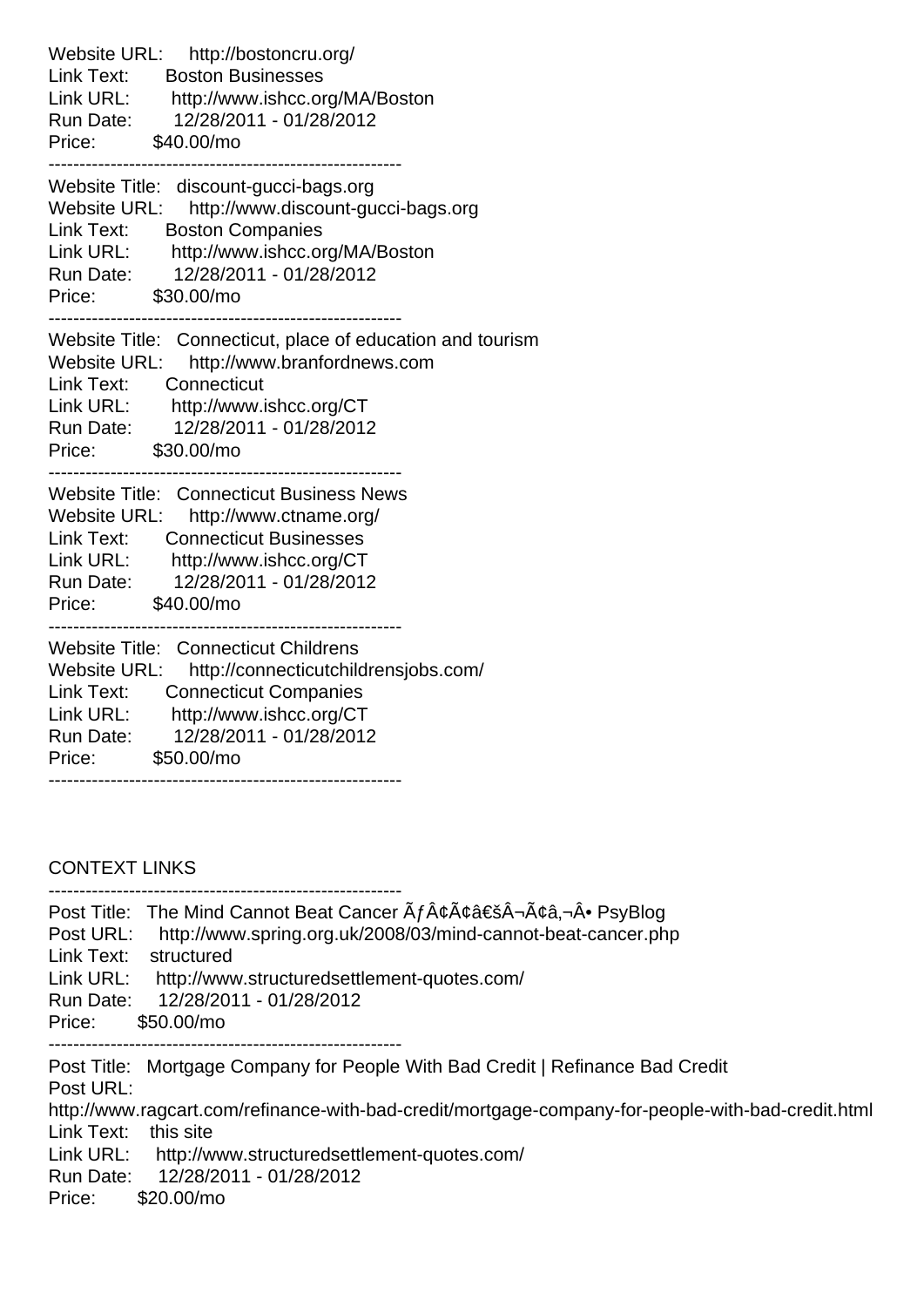--------------------------------------------------------- Post Title: Newly Digital Post URL: http://www.johnsjottings.com/archives/2003/06/02/newly\_digital.html Link Text: funding Link URL: http://www.structuredsettlement-quotes.com/structured-settlement.html Run Date: 12/28/2011 - 01/28/2012 Price: \$10.00/mo --------------------------------------------------------- Post Title: Chronology of Nintendo Video Games Post URL: http://vidgame.info/nintendo/ Link Text: lawsuit Link URL: http://solidfunding.com/lawsuit-funding/ Run Date: 12/28/2011 - 01/28/2012 Price: \$75.00/mo --------------------------------------------------------- Post Title: Chronology of the Walt Disney Company (1930) Post URL: http://kpolsson.com/disnehis/disn1930.htm Link Text: settlement Link URL: http://solidfunding.com/ Run Date: 12/28/2011 - 01/28/2012 Price: \$10.00/mo --------------------------------------------------------- Post Title: Chronology of the Walt Disney Company (1941) Post URL: http://kpolsson.com/disnehis/disn1941.htm Link Text: settlement Link URL: http://www.structuredsettlement-quotes.com/structured-settlement.html Run Date: 12/28/2011 - 01/28/2012 Price: \$10.00/mo --------------------------------------------------------- Post Title: SBS's blog | Throng Post URL: http://www.throng.com.au/blog/sbs Link Text: settlements Link URL: http://www.structuredsettlement-quotes.com/blog/ Run Date: 12/28/2011 - 01/28/2012 Price: \$40.00/mo --------------------------------------------------------- Post Title: ZeroCostForBigEarning & Raquo; When to Use Emergency Debt Relief Programs Post URL: http://zerocozum.com/when-to-use-emergency-debt-relief-programs Link Text: Structured Settlements Link URL: http://www.structuredsettlement-quotes.com/ Run Date: 12/28/2011 - 01/28/2012 Price: \$40.00/mo --------------------------------------------------------- Post Title: BotLight On: Marco Antonio Meggiolaro, RioBotz Post URL: http://www.suicidebots.com/2010/02/10/botlight-on-marco-antonio-meggiolaro-riobotz/ Link Text: company Link URL: http://www.structuredsettlement-quotes.com/structured-settlement-company.html Run Date: 12/28/2011 - 01/28/2012 Price: \$37.50/mo --------------------------------------------------------- Post Title: Using the Net to Secure Your Retirement with Annuities Post URL: http://www.babapandey.com/using-the-net-to-secure-your-retirement-with-annuities/ Link Text: annuities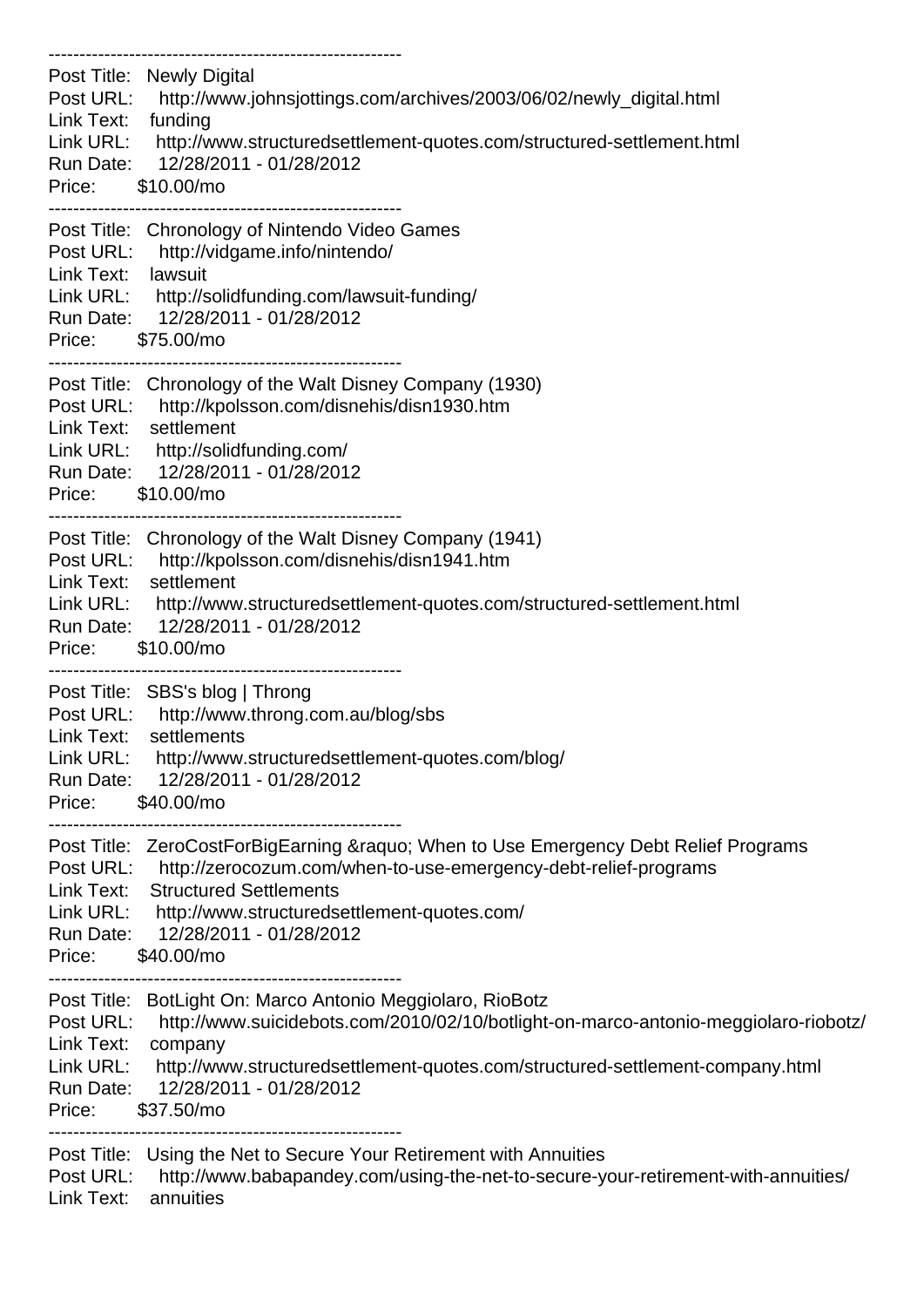| Link URL:<br>http://www.structuredsettlement-quotes.com/sell-annuity-payments.html<br>Run Date: 12/28/2011 - 01/28/2012<br>Price: \$10.00/mo                                                                                                                                                                                                                   |
|----------------------------------------------------------------------------------------------------------------------------------------------------------------------------------------------------------------------------------------------------------------------------------------------------------------------------------------------------------------|
| Post Title: How to Quickly Evaluate an Investment using the Rule of 72<br>Post URL: http://kclau.com/investment/rule-of-72-definition/<br>Link Text:<br>annuity<br>Link URL: http://www.structuredsettlement-quotes.com/<br>Run Date: 12/28/2011 - 01/28/2012<br>Price:<br>\$20.00/mo                                                                          |
| Post Title: Chronology of Apple Computer Personal Computers (1986-1989)<br>Post URL:<br>http://pctimeline.info/apple/appl1986.htm<br>Link Text: lawsuit<br>Link URL: http://solidfunding.com/lawsuit-funding/<br>Run Date: 12/28/2011 - 01/28/2012<br>Price: \$50.00/mo                                                                                        |
| Post Title: Fast Access to Cash Money through Your Structured Settlement<br>Post URL:<br>http://www.bestwesternashland.com/2011/01/07/fast-access-to-cash-money-through-your-structured<br>-settlement/<br>Link Text: structured settlement<br>Link URL: http://www.structuredsettlement-quotes.com/<br>Run Date: 12/28/2011 - 01/28/2012<br>Price: \$10.00/mo |
| Post Title: What Does Structured Settlement Mean?   Microfinance Blog<br>Post URL:<br>http://www.microfinanceblog.org/knowledgebase/what-does-structured-settlement-mean/<br>Link Text: structured settlement<br>Link URL: http://www.structuredsettlement-quotes.com/blog/<br>Run Date: 12/28/2011 - 01/28/2012<br>Price: \$10.00/mo                          |
| Post Title: 7 Truths About Social Media Marketing<br>Post URL: http://www.techipedia.com/2010/social-media-marketing-truths/<br>Link Text: Businesses<br>Link URL: http://www.ishcc.org/<br>Run Date: 12/28/2011 - 01/28/2012<br>\$50.00/mo<br>Price:                                                                                                          |
| Post Title: Commericial Office Space Rental and Leasing Guide<br>Post URL: http://www.officespacetoday.info/serviced.php<br>Link Text:<br><b>Businesses</b><br>Link URL: http://www.ishcc.org/<br>Run Date: 12/28/2011 - 01/28/2012<br>\$50.00/mo<br>Price:                                                                                                    |
| Post Title: Penny Stocks Guide<br>Post URL:<br>http://www.hotpennystockssite.info/top.php<br>Link Text: companies<br>Link URL: http://www.ishcc.org/                                                                                                                                                                                                           |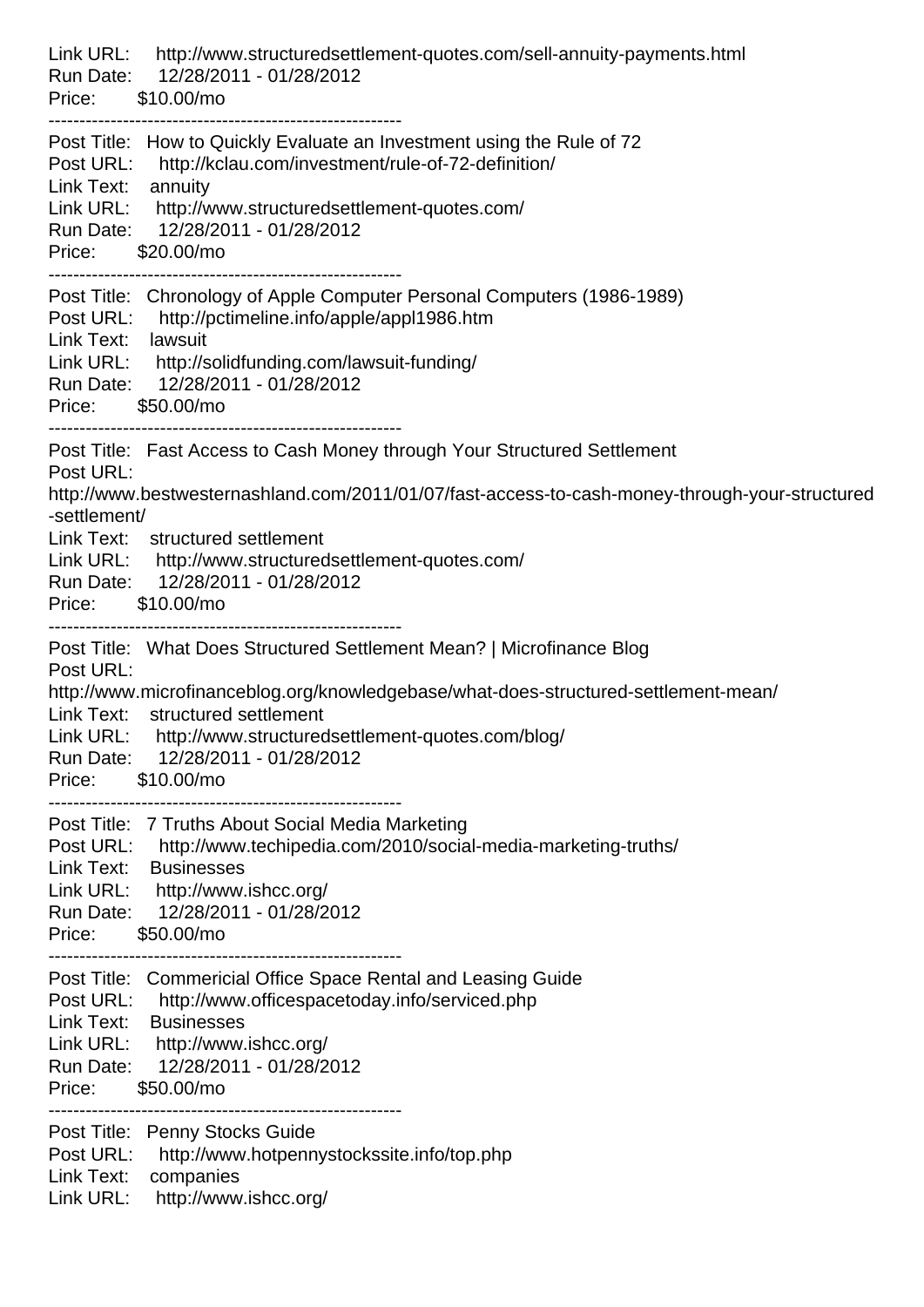| Run Date: 12/28/2011 - 01/28/2012<br>Price: \$10.00/mo                                                                                                                                                                                                                                             |
|----------------------------------------------------------------------------------------------------------------------------------------------------------------------------------------------------------------------------------------------------------------------------------------------------|
| Post Title: Authors<br>Post URL: http://firebrandal.com/authors-2/<br>Link Text: Providence<br>Link URL: http://www.ishcc.org/RI/Providence<br>Run Date: 12/28/2011 - 01/28/2012<br>Price:<br>\$10.00/mo                                                                                           |
| Post Title: Tax Reduction - a Result of Cost Segregation<br>Post URL: http://www.dublicore.org/tax-reduction-a-result-of-cost-segregation/<br>Link Text: Providence<br>Link URL: http://www.ishcc.org/RI/Providence<br>Run Date: 12/28/2011 - 01/28/2012<br>Price: \$10.00/mo                      |
| Post Title: Growing Green in The City: Urban Farms   Technical Green<br>Post URL:<br>http://www.technicalgreen.net/climate-change/growing-green-in-the-city-urban-farms/<br>Link Text: Rhode Island<br>Link URL: http://www.ishcc.org/RI<br>Run Date: 12/28/2011 - 01/28/2012<br>Price: \$10.00/mo |
| Post Title: TeachRetire: Your Guide to Teacher Retirement<br>Post URL: http://www.gateachers.org/pay-georgia/teacher-fund/teacher-salary.html<br>Link Text: Rhode Island<br>Link URL: http://www.ishcc.org/RI<br>Run Date: 12/28/2011 - 01/28/2012<br>Price: \$10.00/mo                            |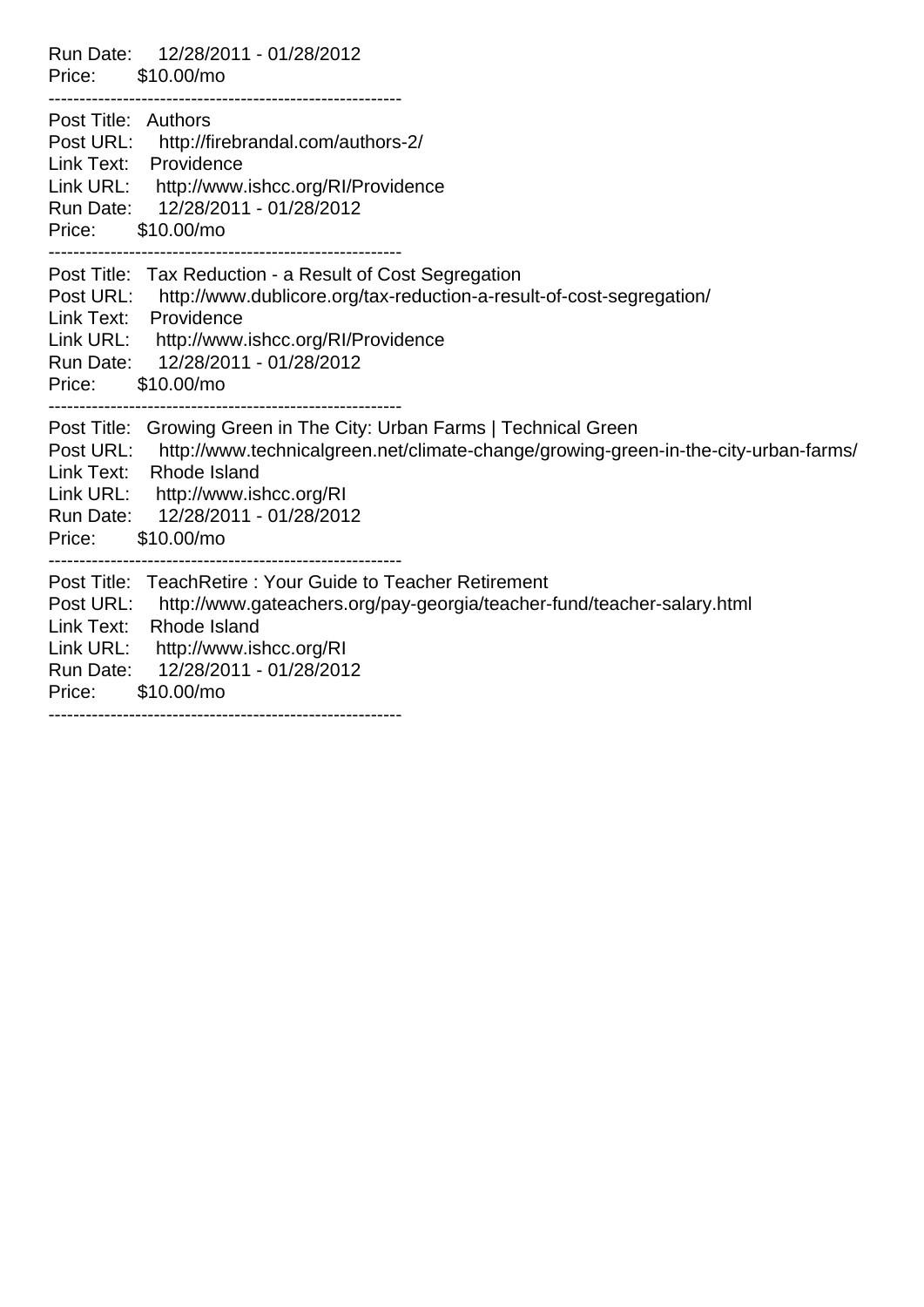INTELLILINKS INVOICE #103321 - 11/28/2011 Amount: \$882.50 ---------------------------------------------------------

Andrew Cravenho 75 bette drive Manchester CT 06040 USA ---------------------------------------------------------

This is an invoice for your current links at Intellilinks for the upcoming month. If you have a recurring credit card on file, then you have been automatically billed in the amount of \$882.50. If you do not have a credit card on file, you will need to submit payment manually.

Please contact us at support@intellilinks.com with any questions or concerns regarding your account. Thank You.

REGULAR LINKS

| Website Title: Smart Investor<br>Website URL: http://investsmart.biz<br>Link Text: structured settlement<br>Link URL: http://www.structuredsettlement-quotes.com<br>Run Date: 11/28/2011 - 12/28/2011<br>Price: \$20.00/mo                                                            |
|---------------------------------------------------------------------------------------------------------------------------------------------------------------------------------------------------------------------------------------------------------------------------------------|
| Website Title: Investor Portal<br>Website URL: http://investfringe.com<br>Link Text:<br>structured settlement<br>Link URL: http://www.structuredsettlement-quotes.com/<br>Run Date: 11/28/2011 - 12/28/2011<br>Price: \$20.00/mo                                                      |
| <b>Website Title: Finance Cashflow</b><br>Website URL: http://www.financecashflow.org<br>cash for structured settlement<br>Link Text:<br>Link URL:<br>http://www.structuredsettlement-quotes.com/structured-settlement.html<br>Run Date: 11/28/2011 - 12/28/2011<br>Price: \$30.00/mo |
| Website Title: Blog Resources for Musicians and Music Lovers<br>Website URL: http://www.encoreloungeboston.com/<br>Link Text:<br><b>Boston</b><br>Link URL: http://www.ishcc.org/MA/Boston<br>Run Date: 11/28/2011 - 12/28/2011<br>Price: \$30.00/mo                                  |
| Website Title: Fire Brand of the American League<br>Website URL: http://firebrandal.com<br>Link Text:<br><b>Boston</b><br>Link URL:<br>http://www.ishcc.org/MA/Boston<br>11/28/2011 - 12/28/2011<br>Run Date:<br>\$50.00/mo<br>Price:                                                 |
| <b>Website Title:</b><br><b>Drug Rehabilitation</b>                                                                                                                                                                                                                                   |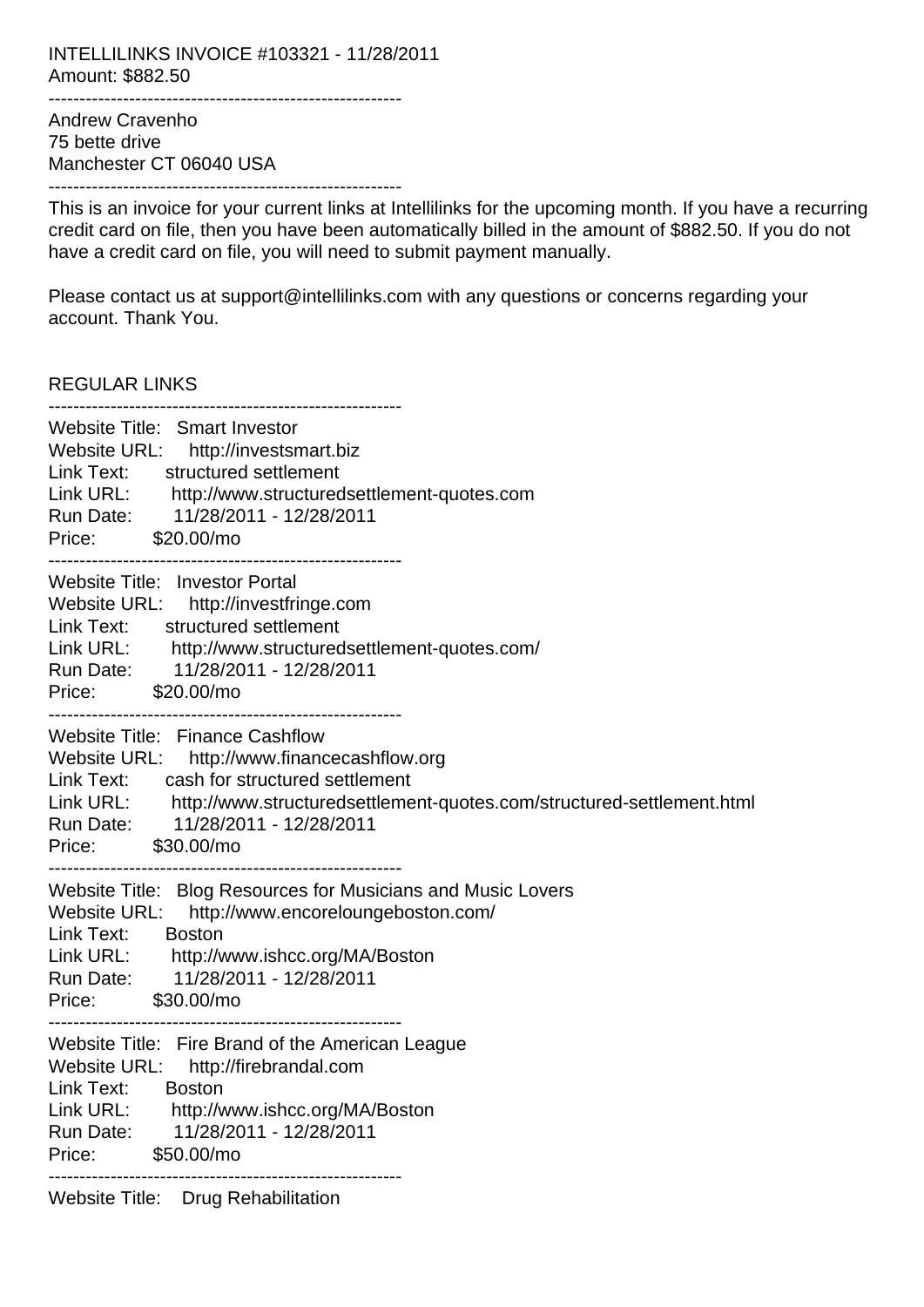Website URL: http://bostoncru.org/ Link Text: Boston Businesses Link URL: http://www.ishcc.org/MA/Boston Run Date: 11/28/2011 - 12/28/2011 Price: \$40.00/mo --------------------------------------------------------- Website Title: discount-gucci-bags.org Website URL: http://www.discount-gucci-bags.org Link Text: Boston Companies Link URL: http://www.ishcc.org/MA/Boston Run Date: 11/28/2011 - 12/28/2011 Price: \$30.00/mo --------------------------------------------------------- Website Title: Connecticut, place of education and tourism Website URL: http://www.branfordnews.com Link Text: Connecticut Link URL: http://www.ishcc.org/CT Run Date: 11/28/2011 - 12/28/2011 Price: \$30.00/mo --------------------------------------------------------- Website Title: Connecticut Business News Website URL: http://www.ctname.org/ Link Text: Connecticut Businesses Link URL: http://www.ishcc.org/CT Run Date: 11/28/2011 - 12/28/2011 Price: \$40.00/mo --------------------------------------------------------- Website Title: Connecticut Childrens Website URL: http://connecticutchildrensjobs.com/ Link Text: Connecticut Companies Link URL: http://www.ishcc.org/CT Run Date: 11/28/2011 - 12/28/2011 Price: \$50.00/mo ---------------------------------------------------------

CONTEXT LINKS

| Post URL:<br>Link Text:<br>Link URL:<br>Run Date:<br>Price: | Post Title: The Mind Cannot Beat Cancer $\tilde{A}f\hat{A}\varphi\tilde{A}\varphi\hat{a} \in \tilde{S}\hat{A} \neg \tilde{A}\varphi\hat{a}, \neg \hat{A} \bullet \text{PSyBlog}$<br>http://www.spring.org.uk/2008/03/mind-cannot-beat-cancer.php<br>structured<br>http://www.structuredsettlement-quotes.com/<br>11/28/2011 - 12/28/2011<br>\$50.00/mo |
|-------------------------------------------------------------|--------------------------------------------------------------------------------------------------------------------------------------------------------------------------------------------------------------------------------------------------------------------------------------------------------------------------------------------------------|
| Post URL:<br>Link Text:<br>Link URL:<br>Run Date:<br>Price: | Post Title: Mortgage Company for People With Bad Credit   Refinance Bad Credit<br>http://www.ragcart.com/refinance-with-bad-credit/mortgage-company-for-people-with-bad-credit.html<br>this site<br>http://www.structuredsettlement-quotes.com/<br>11/28/2011 - 12/28/2011<br>$$20.00/m$ o                                                             |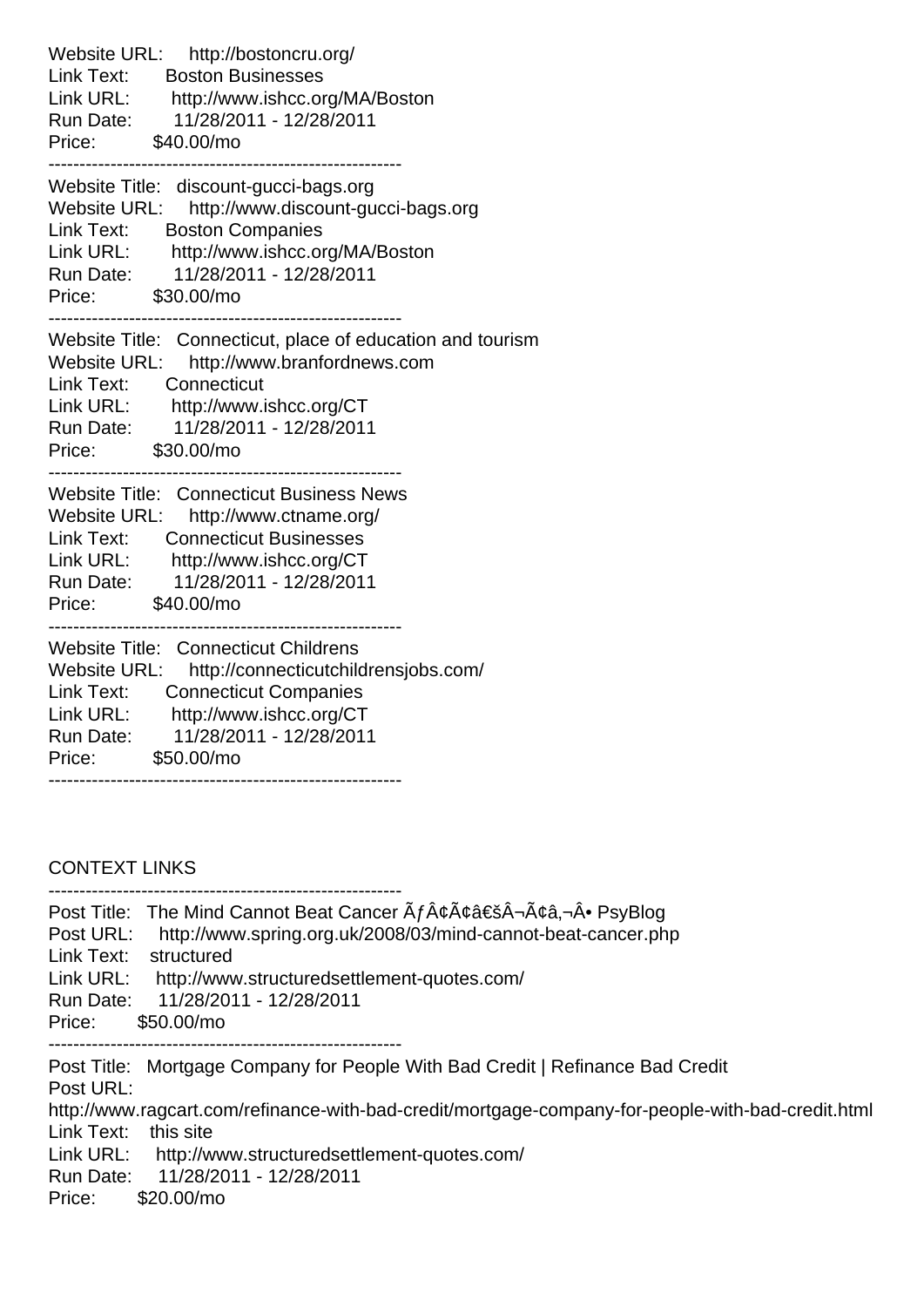--------------------------------------------------------- Post Title: Newly Digital Post URL: http://www.johnsjottings.com/archives/2003/06/02/newly\_digital.html Link Text: funding Link URL: http://www.structuredsettlement-quotes.com/structured-settlement.html Run Date: 11/28/2011 - 12/28/2011 Price: \$10.00/mo --------------------------------------------------------- Post Title: Chronology of Nintendo Video Games Post URL: http://vidgame.info/nintendo/ Link Text: lawsuit Link URL: http://solidfunding.com/lawsuit-funding/ Run Date: 11/28/2011 - 12/28/2011 Price: \$75.00/mo --------------------------------------------------------- Post Title: Chronology of the Walt Disney Company (1930) Post URL: http://kpolsson.com/disnehis/disn1930.htm Link Text: settlement Link URL: http://solidfunding.com/ Run Date: 11/28/2011 - 12/28/2011 Price: \$10.00/mo --------------------------------------------------------- Post Title: Chronology of the Walt Disney Company (1941) Post URL: http://kpolsson.com/disnehis/disn1941.htm Link Text: settlement Link URL: http://www.structuredsettlement-quotes.com/structured-settlement.html Run Date: 11/28/2011 - 12/28/2011 Price: \$10.00/mo --------------------------------------------------------- Post Title: SBS's blog | Throng Post URL: http://www.throng.com.au/blog/sbs Link Text: settlements Link URL: http://www.structuredsettlement-quotes.com/blog/ Run Date: 11/28/2011 - 12/28/2011 Price: \$40.00/mo --------------------------------------------------------- Post Title: ZeroCostForBigEarning & Raquo; When to Use Emergency Debt Relief Programs Post URL: http://zerocozum.com/when-to-use-emergency-debt-relief-programs Link Text: Structured Settlements Link URL: http://www.structuredsettlement-quotes.com/ Run Date: 11/28/2011 - 12/28/2011 Price: \$40.00/mo --------------------------------------------------------- Post Title: BotLight On: Marco Antonio Meggiolaro, RioBotz Post URL: http://www.suicidebots.com/2010/02/10/botlight-on-marco-antonio-meggiolaro-riobotz/ Link Text: company Link URL: http://www.structuredsettlement-quotes.com/structured-settlement-company.html Run Date: 11/28/2011 - 12/28/2011 Price: \$37.50/mo --------------------------------------------------------- Post Title: Using the Net to Secure Your Retirement with Annuities Post URL: http://www.babapandey.com/using-the-net-to-secure-your-retirement-with-annuities/

Link Text: annuities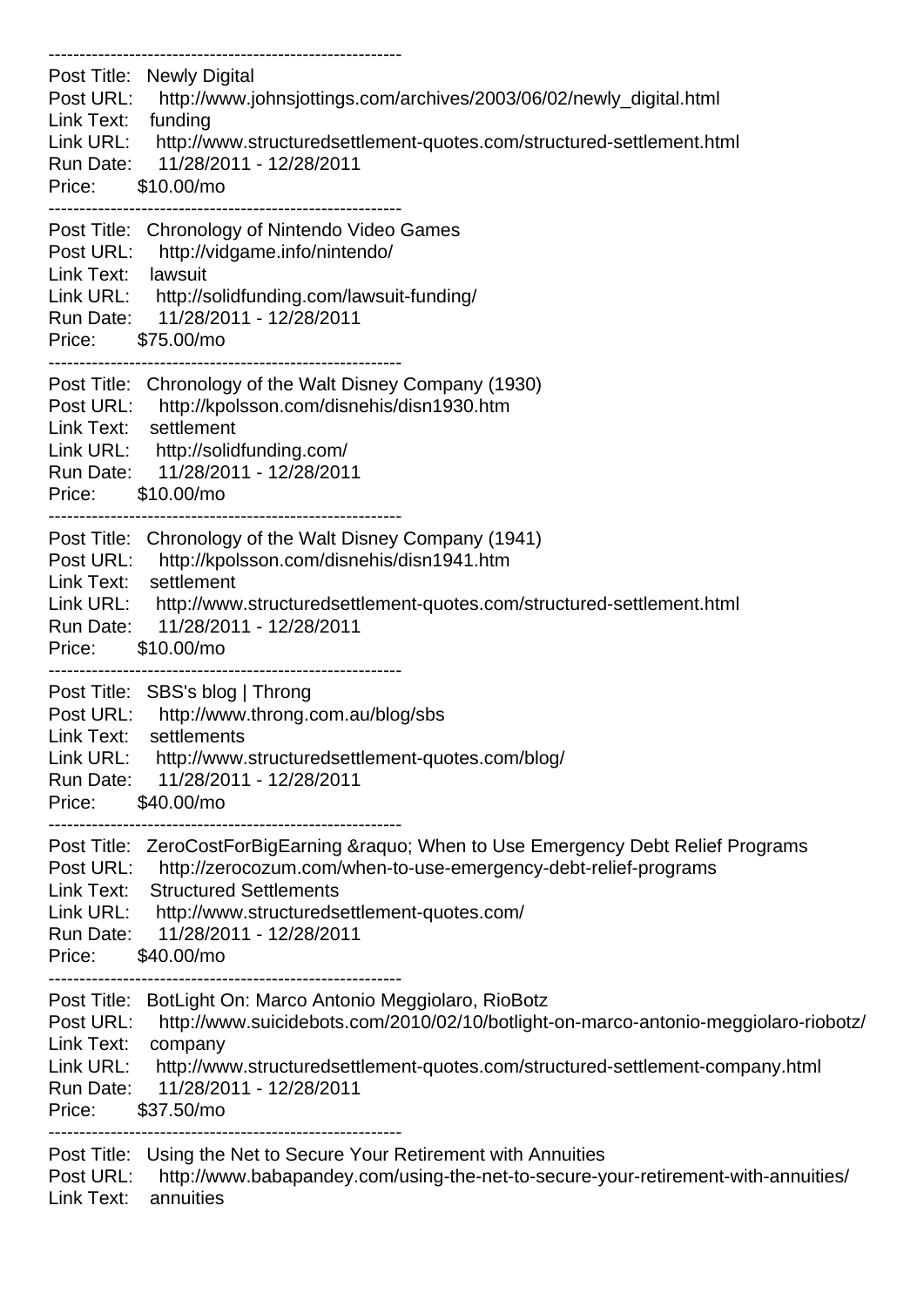| http://www.structuredsettlement-quotes.com/sell-annuity-payments.html<br>Link URL:<br>Run Date: 11/28/2011 - 12/28/2011<br>Price: \$10.00/mo                                                                                                                                                                                                                   |
|----------------------------------------------------------------------------------------------------------------------------------------------------------------------------------------------------------------------------------------------------------------------------------------------------------------------------------------------------------------|
| Post Title: How to Quickly Evaluate an Investment using the Rule of 72<br>Post URL: http://kclau.com/investment/rule-of-72-definition/<br>Link Text:<br>annuity<br>Link URL: http://www.structuredsettlement-quotes.com/<br>Run Date: 11/28/2011 - 12/28/2011<br>Price: \$20.00/mo                                                                             |
| Post Title: Chronology of Apple Computer Personal Computers (1986-1989)<br>Post URL: http://pctimeline.info/apple/appl1986.htm<br>Link Text: lawsuit<br>Link URL: http://solidfunding.com/lawsuit-funding/<br>Run Date: 11/28/2011 - 12/28/2011<br>Price: \$50.00/mo                                                                                           |
| Post Title: Fast Access to Cash Money through Your Structured Settlement<br>Post URL:<br>http://www.bestwesternashland.com/2011/01/07/fast-access-to-cash-money-through-your-structured<br>-settlement/<br>Link Text: structured settlement<br>Link URL: http://www.structuredsettlement-quotes.com/<br>Run Date: 11/28/2011 - 12/28/2011<br>Price: \$10.00/mo |
| Post Title: What Does Structured Settlement Mean?   Microfinance Blog<br>Post URL:<br>http://www.microfinanceblog.org/knowledgebase/what-does-structured-settlement-mean/<br>Link Text: structured settlement<br>Link URL: http://www.structuredsettlement-quotes.com/blog/<br>Run Date: 11/28/2011 - 12/28/2011<br>\$10.00/mo<br>Price:                       |
| Post Title: 7 Truths About Social Media Marketing<br>Post URL: http://www.techipedia.com/2010/social-media-marketing-truths/<br>Link Text: Businesses<br>Link URL: http://www.ishcc.org/<br>Run Date: 11/28/2011 - 12/28/2011<br>Price: \$50.00/mo                                                                                                             |
| Post Title: Commericial Office Space Rental and Leasing Guide<br>Post URL: http://www.officespacetoday.info/serviced.php<br>Link Text:<br><b>Businesses</b><br>Link URL: http://www.ishcc.org/<br>Run Date: 11/28/2011 - 12/28/2011<br>Price:<br>\$50.00/mo                                                                                                    |
| Post Title: Penny Stocks Guide<br>Post URL:<br>http://www.hotpennystockssite.info/top.php<br>Link Text: companies<br>Link URL: http://www.ishcc.org/                                                                                                                                                                                                           |